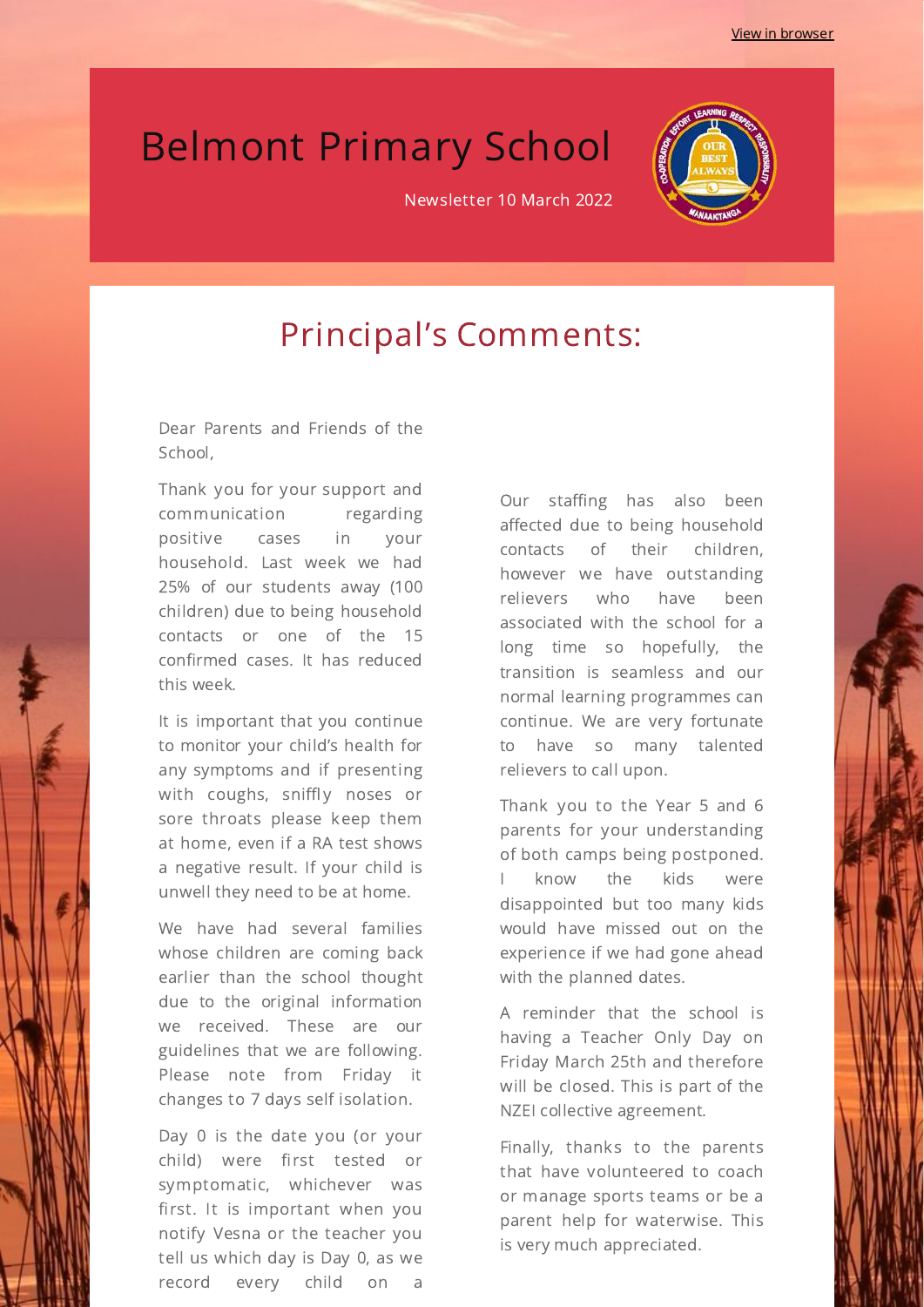

spreadsheet, which then informs us which day is Day 8, the return to school date. You need to test on Day 3 and Day 7 and if negative you can come back. I understand there is pressure to return to work and that your household may seem fine, however these are the guidelines we must follow currently, including staff and their households. I understand children may come to school while a parent is symptomatic as the parent thinks they may just have a cold, like you did pre COVID. Just let us know which is the Day 0 date, and this will stop confusion.

Take care and thanks for your support in these changing times.

Kind regards, Bruce Cunningham PRINCIPAL

#### Upcoming Events

| Friday 25 March   | <b>Teacher Only Day</b>                 |
|-------------------|-----------------------------------------|
| Thursday 7 April  | Parent Teacher Conferences for Year 1-4 |
| Thursday 14 April | Last day of Term 1                      |
| Monday 2 May      | Term 2 starts                           |

 $\mathbb{T} \times \mathbb{R}$ 

**KING OF START AND REAL PROPERTY** 

#### Term Dates 2022

seila

Term 1 Thurs 3 Feb to Thurs 14 Apr

Term 2 Mon 2 May to Fri 8 Jul

Term 3 Mon 25 Jul to Fri 30 Sep

Term 4 Mon 17 Oct to Fri 16 Dec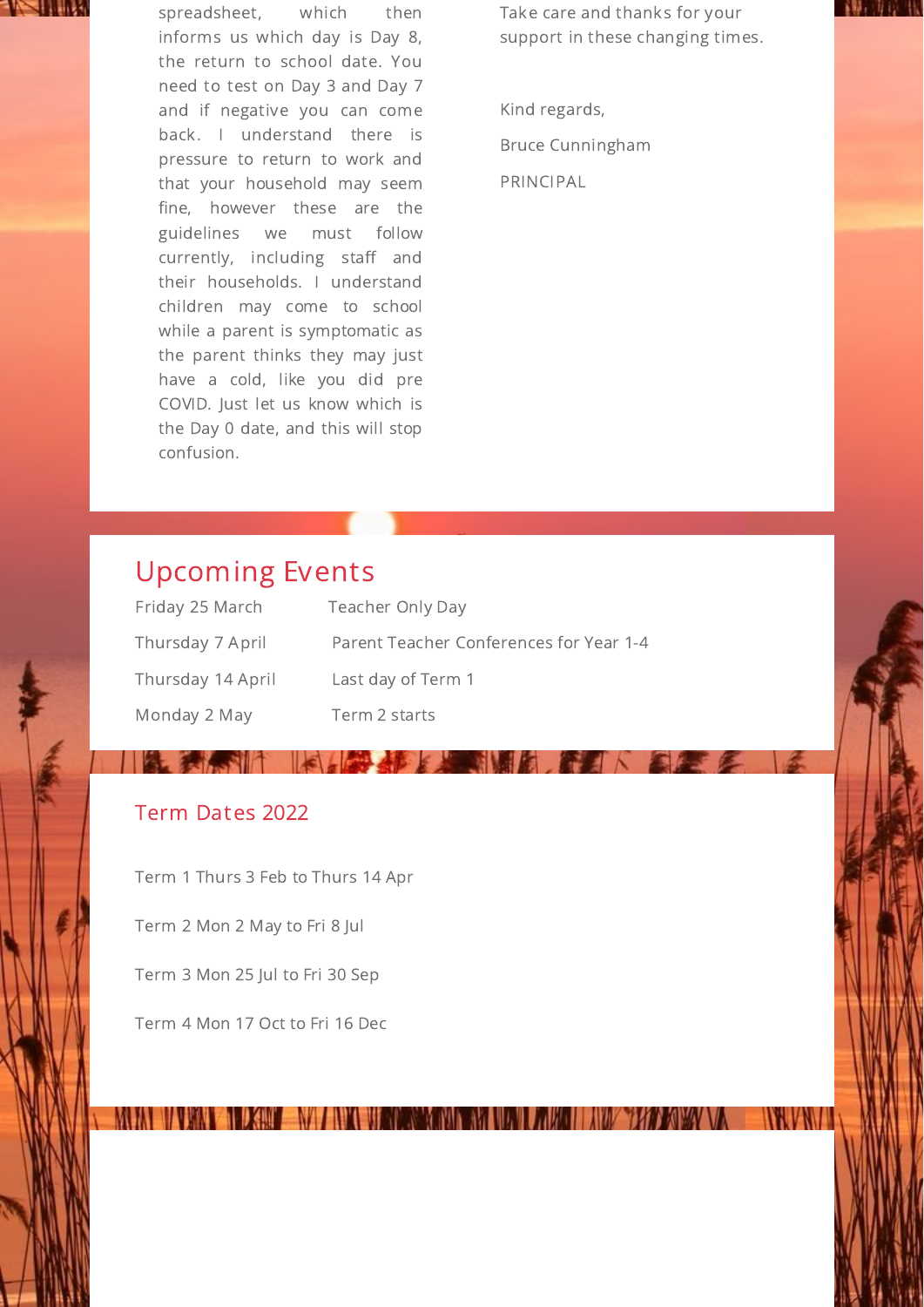

Belmont Primary School is proudly sponsored by

NICOLA JONES INSURANCE

nji.co.nz - nicola@nji.co.nz - +64 21 491 080

### See additional Community Notices

Click [Here](https://www.belmont.school.nz/community-notices.html) Holiday [Programmes](https://www.belmont.school.nz/holiday-programmes-and-events.html)Pop Roc Parties **ylı YOURBUILDER** · Huge Range of Party Tableware **• RENOVATIONS** · Helium Balloons & Accessories • NEW HOMES · DESIGN & BUILD · Kids Party Furniture for Hire · Baking Supplies & Cake Toppers √ MASTERBUILD 10 YEAR GUARANTEE · Party Decorations and Piñatas 021 541 392 hamid@yourbuilder.co.nz<br>www.yourbuilder.co.nz www.poprocparties.co.nz ELEBRATING 25 YEARS Deanna ~ 021 535 976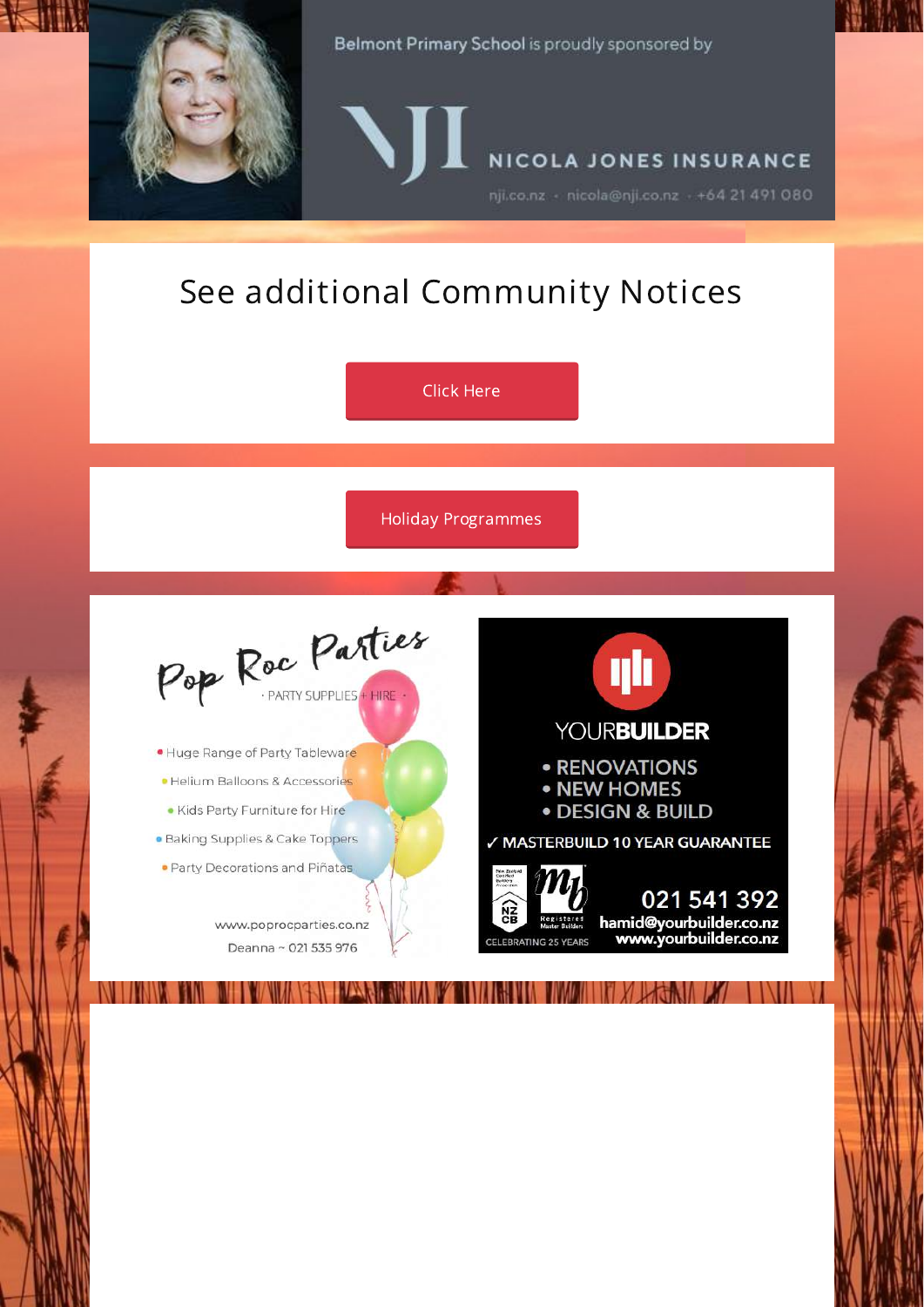

**NEW BUILDS | RENOVATIONS | ALTERATIONS** PHONE EVE: 021 751 494 WWW.TRUELINECONSTRUCTION.CO.NZ



**O** trueline construction

**f** @truelineconstruction2019



#### **DELSKE** | GREATIVE

**ARE YOU HAPPY WITH YOUR BRAND AND MARKETING STRATEGY?** 

**CONSTRUCTION AND BUILD SPECIALISTS** 

WWW.DELSKECREATIVE.NZ

டு

belmont park

**SMASHILM** merk nielsen

## **LEARN TENNIS**

**AFTER-SCHOOL COACHING** with Walking School Bus **SCHOOL HOLIDAY CAMPS ADULT FITNESS CLASSES** 

Txt Jo: 021 493 489 www.smashtennis.nz WHIPE MARINE A REPORT